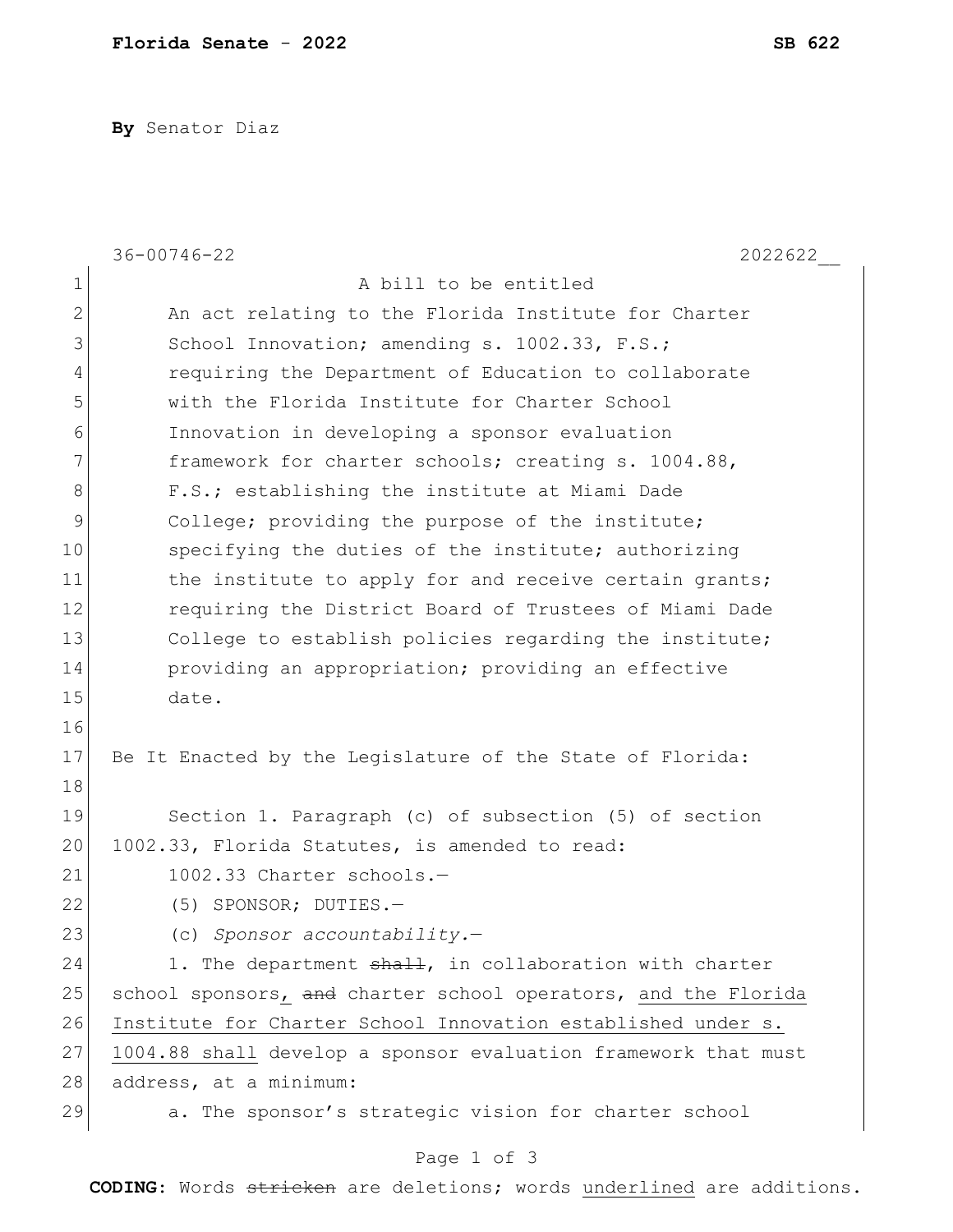|    | $36 - 00746 - 22$<br>2022622                                   |
|----|----------------------------------------------------------------|
| 30 | authorization and the sponsor's progress toward that vision.   |
| 31 | b. The alignment of the sponsor's policies and practices to    |
| 32 | best practices for charter school authorization.               |
| 33 | c. The academic and financial performance of all operating     |
| 34 | charter schools overseen by the sponsor.                       |
| 35 | d. The status of charter schools authorized by the sponsor,    |
| 36 | including approved, operating, and closed schools.             |
| 37 | 2. The department shall compile the results by sponsor and     |
| 38 | include the results in the report required under sub-sub-      |
| 39 | subparagraph (b) 1.k. (III).                                   |
| 40 | Section 2. Section 1004.88, Florida Statutes, is created to    |
| 41 | read:                                                          |
| 42 | 1004.88 Florida Institute for Charter School Innovation.-      |
| 43 | (1) The Florida Institute for Charter School Innovation is     |
| 44 | established at Miami Dade College for the purpose of improving |
| 45 | charter school authorizing practices in this state.            |
| 46 | (2) The institute shall do all of the following:               |
| 47 | (a) Create a state resource of best practices for charter      |
| 48 | school applications and application review.                    |
| 49 | (b) Provide charter school sponsors with training,             |
| 50 | technical assistance, and support in reviewing initial and     |
| 51 | renewal charter applications.                                  |
| 52 | (c) Conduct applied research on policy and practices           |
| 53 | related to charter schools.                                    |
| 54 | (d) Conduct or compile basic research on the status of         |
| 55 | educational choice, charter authorizing, and charter school    |
| 56 | performance in this state, and other topics related to charter |
| 57 | schools.                                                       |
| 58 | (e) Collaborate with the Department of Education in            |
|    |                                                                |

## Page 2 of 3

**CODING**: Words stricken are deletions; words underlined are additions.